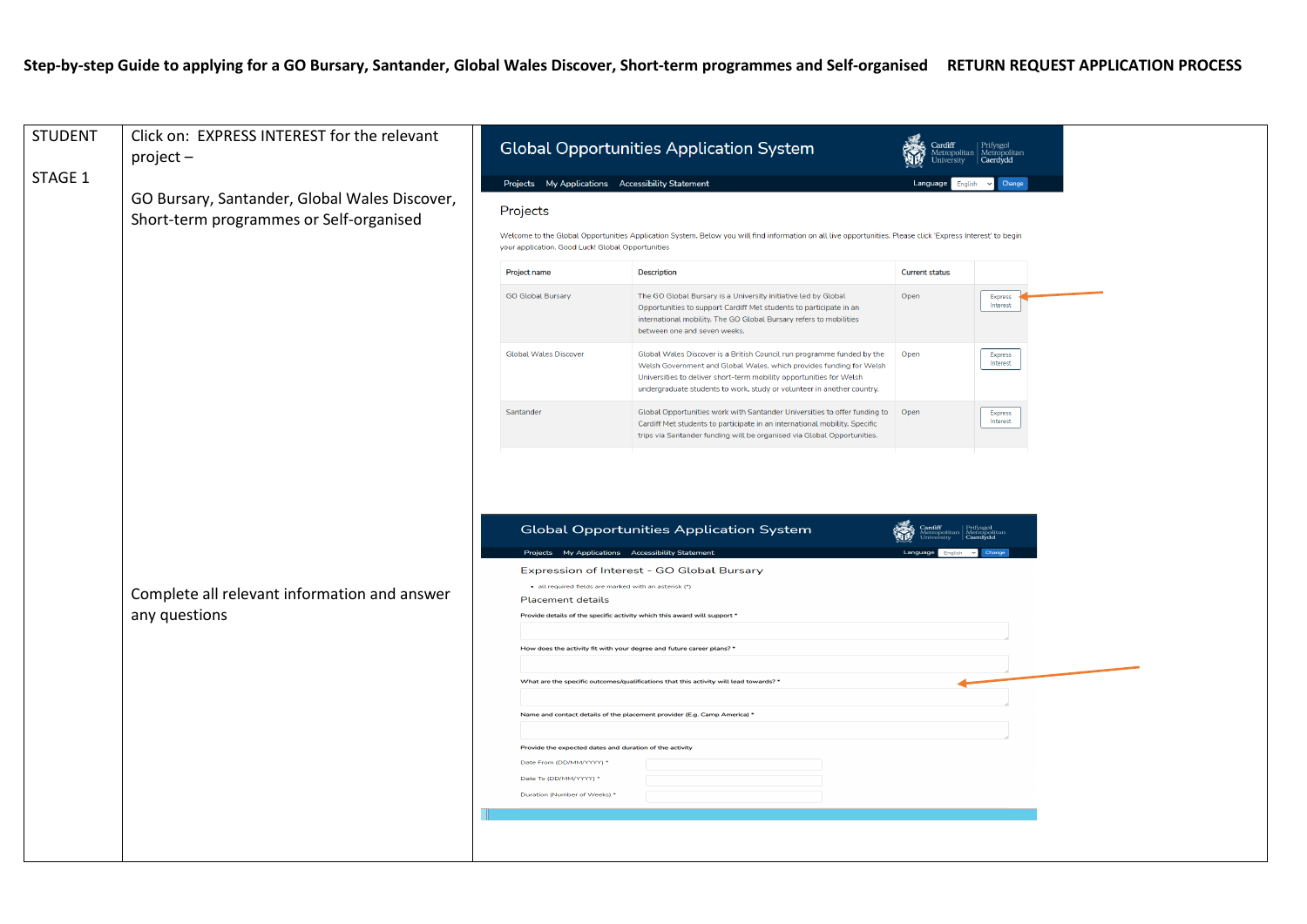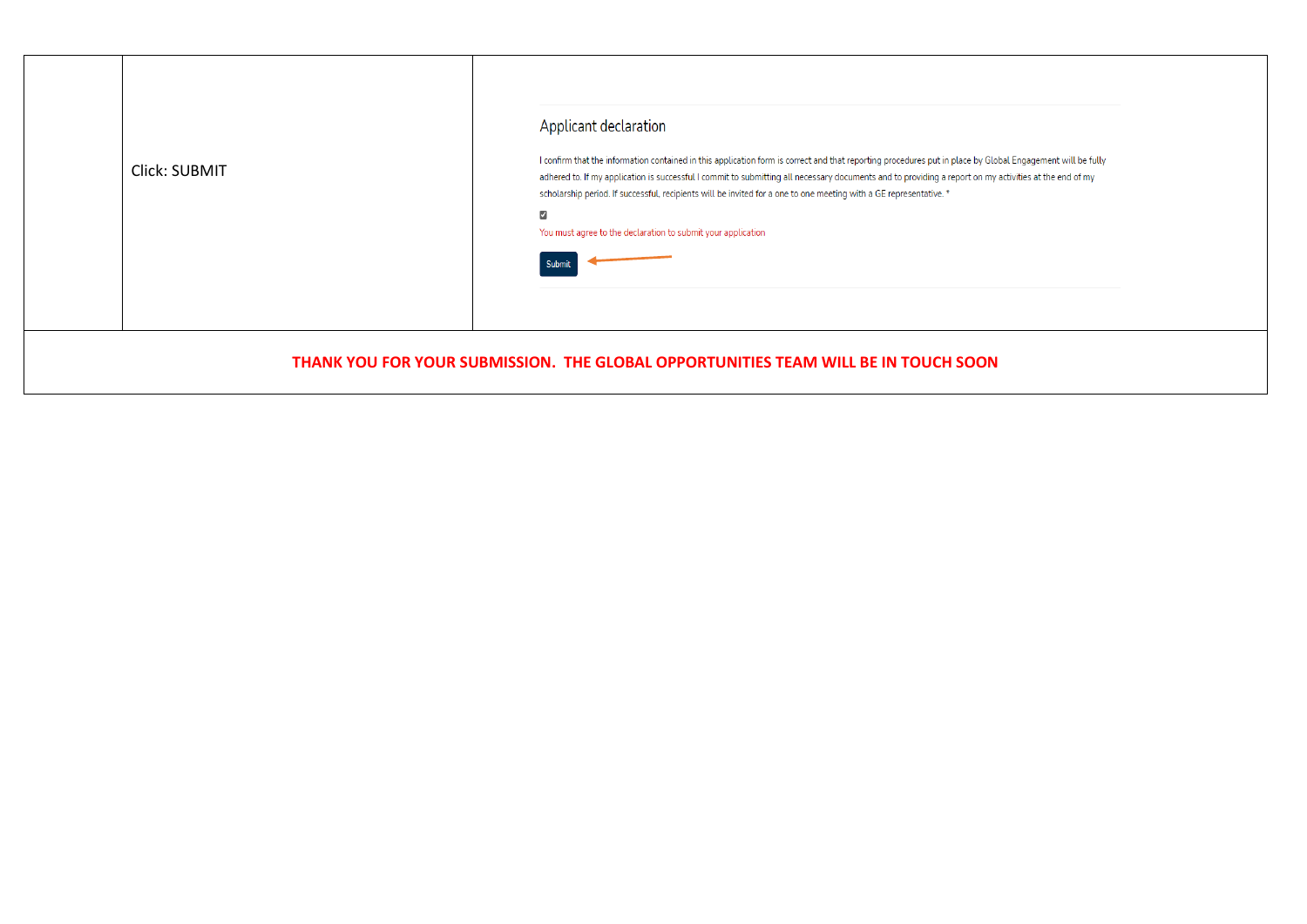| <b>GLOBAL</b>                |                                                                                                                                                                                                                                                                                  |                              |  |                                                                                                              |  |  |  |  |  |
|------------------------------|----------------------------------------------------------------------------------------------------------------------------------------------------------------------------------------------------------------------------------------------------------------------------------|------------------------------|--|--------------------------------------------------------------------------------------------------------------|--|--|--|--|--|
| <b>OPPS</b>                  | Global Opportunities to review the application.                                                                                                                                                                                                                                  |                              |  |                                                                                                              |  |  |  |  |  |
| STAGE 1                      | Global Opportunities to either                                                                                                                                                                                                                                                   |                              |  |                                                                                                              |  |  |  |  |  |
|                              | Approve - You will be able to move to the next stage of the application<br>$\bullet$<br>Return request - You will be requested to provide additional information<br>٠<br>Reject - Your application has been rejected<br>$\bullet$<br>A reason for the decision will be provided. |                              |  |                                                                                                              |  |  |  |  |  |
|                              |                                                                                                                                                                                                                                                                                  |                              |  |                                                                                                              |  |  |  |  |  |
| <b>STUDENT</b>               | REFERRED BACK TO STUDENT                                                                                                                                                                                                                                                         |                              |  |                                                                                                              |  |  |  |  |  |
| STAGE 2                      | Click: VIEW to review the information currently<br>held within the application system.                                                                                                                                                                                           | <b>Global Wales Discover</b> |  | 08/09/2021 10:01 Referred back to Student (Reason: FINANCIAL INFO<br>$View \parallel$ Edit<br><b>MISSING</b> |  |  |  |  |  |
|                              |                                                                                                                                                                                                                                                                                  |                              |  |                                                                                                              |  |  |  |  |  |
|                              | Click: EDIT to upload missing documents or<br>information                                                                                                                                                                                                                        |                              |  |                                                                                                              |  |  |  |  |  |
|                              |                                                                                                                                                                                                                                                                                  |                              |  |                                                                                                              |  |  |  |  |  |
|                              |                                                                                                                                                                                                                                                                                  |                              |  | THANK YOU FOR YOUR SUBMISSION. THE GLOBAL OPPORTUNITIES TEAM WILL BE IN TOUCH SOON                           |  |  |  |  |  |
| <b>GLOBAL</b><br><b>OPPS</b> | Global Opportunities to review the application.                                                                                                                                                                                                                                  |                              |  |                                                                                                              |  |  |  |  |  |
| STAGE 2                      | Global Opportunities to either                                                                                                                                                                                                                                                   |                              |  |                                                                                                              |  |  |  |  |  |
|                              | Approve - You will be able to move to the next stage of the application<br>٠                                                                                                                                                                                                     |                              |  |                                                                                                              |  |  |  |  |  |
|                              | Return request - You will be requested to provide additional information<br>٠                                                                                                                                                                                                    |                              |  |                                                                                                              |  |  |  |  |  |
|                              | Reject - Your application has been rejected<br>٠                                                                                                                                                                                                                                 |                              |  |                                                                                                              |  |  |  |  |  |
|                              | A reason for the decision will be provided.                                                                                                                                                                                                                                      |                              |  |                                                                                                              |  |  |  |  |  |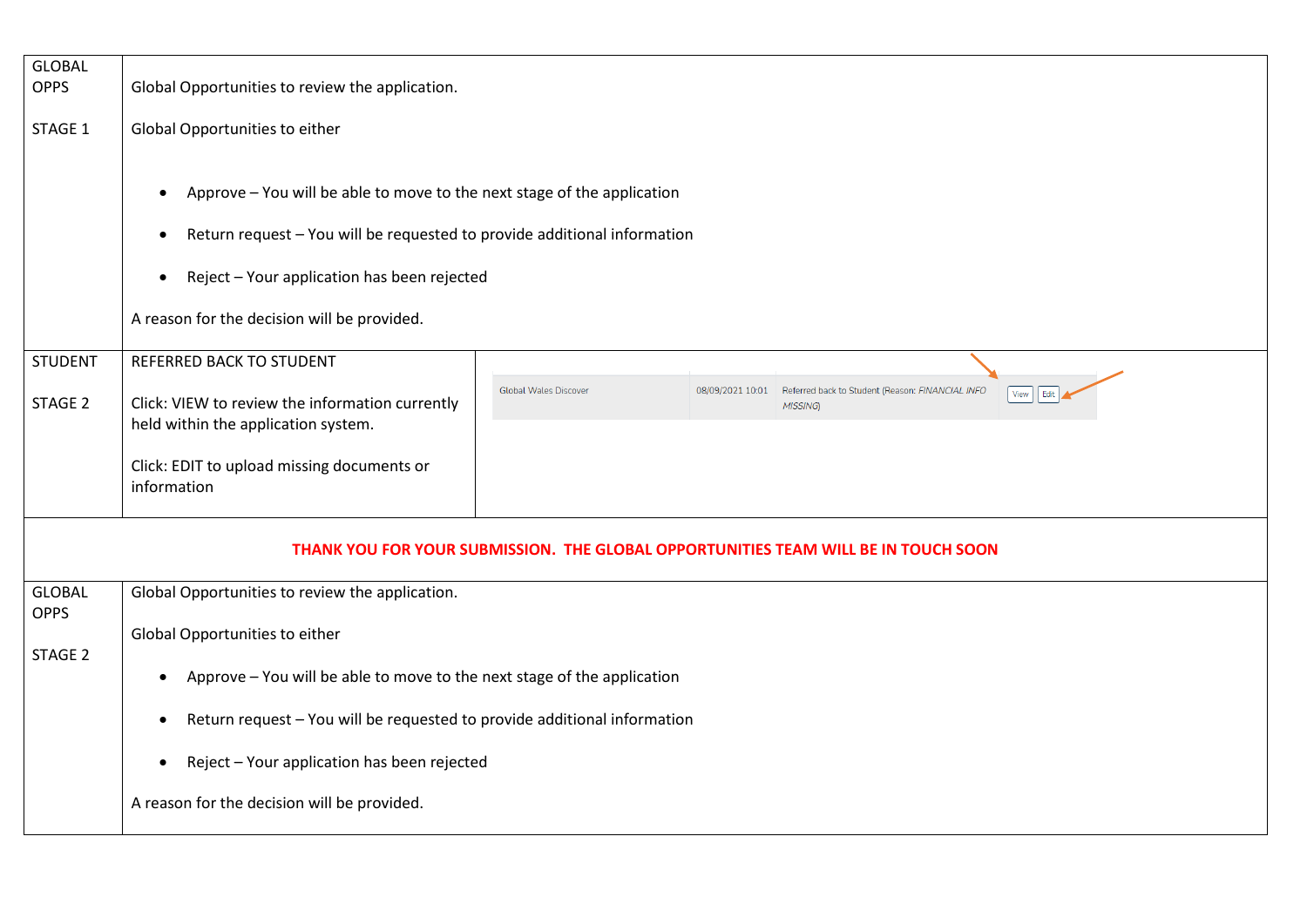

## **THANK YOU FOR YOUR SUBMISSION. THE GLOBAL OPPORTUNITIES TEAM WILL BE IN TOUCH SOON**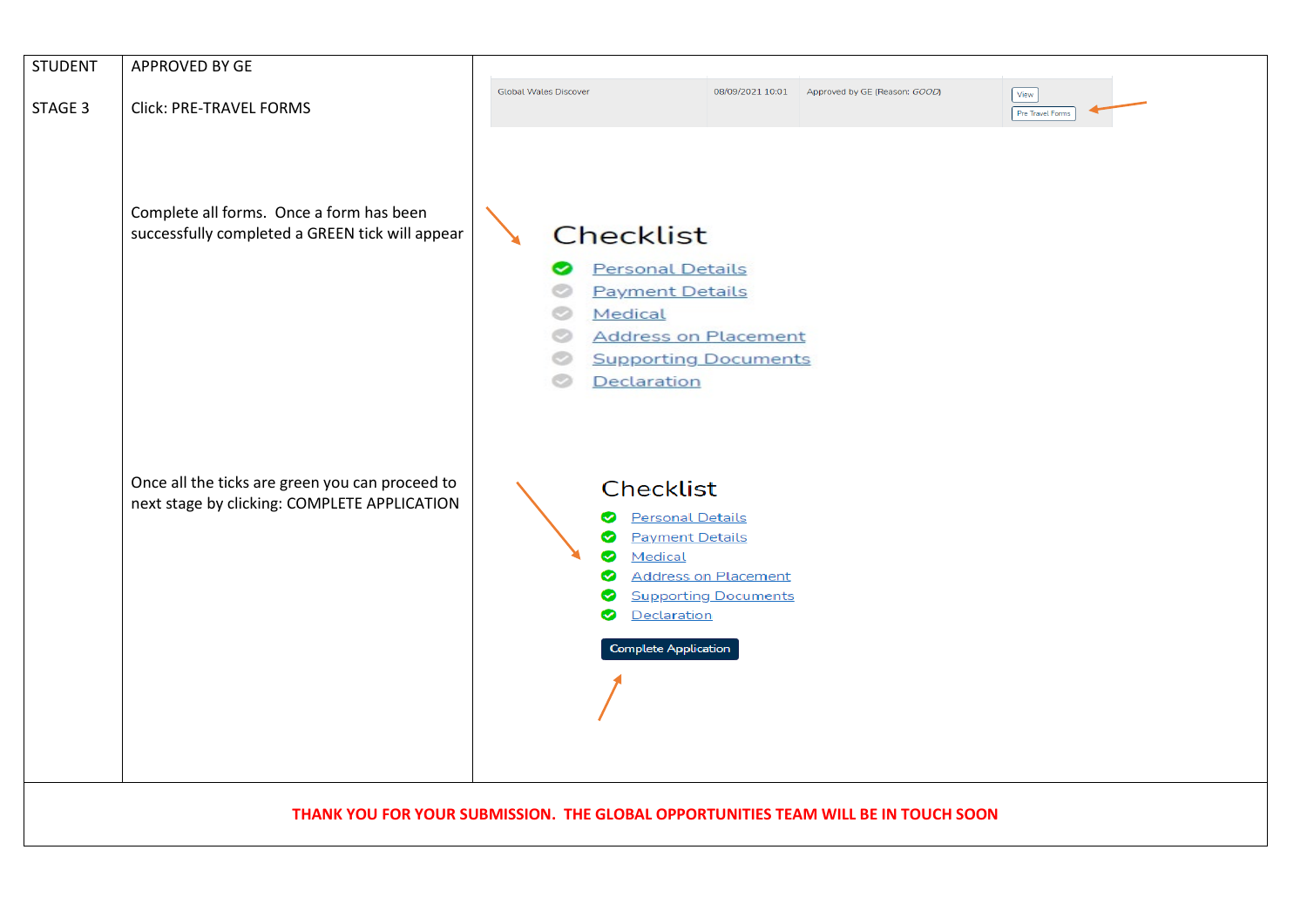| <b>GLOBAL</b><br><b>OPPS</b> | Global Opportunities to review the application.                                        |                              |                     |                                                                                       |                          |  |  |  |  |
|------------------------------|----------------------------------------------------------------------------------------|------------------------------|---------------------|---------------------------------------------------------------------------------------|--------------------------|--|--|--|--|
|                              | Global Opportunities to either                                                         |                              |                     |                                                                                       |                          |  |  |  |  |
| STAGE 3                      | Approve - You will be able to move to the next stage of the application<br>$\bullet$   |                              |                     |                                                                                       |                          |  |  |  |  |
|                              | Return request - You will be requested to provide additional information<br>$\bullet$  |                              |                     |                                                                                       |                          |  |  |  |  |
|                              | Reject - Your application has been rejected<br>$\bullet$                               |                              |                     |                                                                                       |                          |  |  |  |  |
|                              | A reason for the decision will be provided.                                            |                              |                     |                                                                                       |                          |  |  |  |  |
| <b>STUDENT</b>               | REFERRED BACK TO STUDENT                                                               | <b>Global Wales Discover</b> | 08/09/2021<br>10:01 | Referred back to Student (Pre Travel) (Reason: RISK<br><b>ASSESSMENT NOT COMPLETE</b> | View<br>Pre Travel Forms |  |  |  |  |
| STAGE 4                      | Click: VIEW to review the information currently<br>held within the application system. |                              |                     |                                                                                       |                          |  |  |  |  |
|                              | Click: EDIT to upload missing documents or<br>information                              |                              |                     |                                                                                       |                          |  |  |  |  |
|                              | THANK YOU FOR YOUR SUBMISSION. THE GLOBAL OPPORTUNITIES TEAM WILL BE IN TOUCH SOON     |                              |                     |                                                                                       |                          |  |  |  |  |
| <b>GLOBAL</b><br><b>OPPS</b> | Global Opportunities to review the application.                                        |                              |                     |                                                                                       |                          |  |  |  |  |
| STAGE 4                      | Global Opportunities to either                                                         |                              |                     |                                                                                       |                          |  |  |  |  |
|                              | Approve - You will be able to move to the next stage of the application<br>$\bullet$   |                              |                     |                                                                                       |                          |  |  |  |  |
|                              | Return request - You will be requested to provide additional information<br>$\bullet$  |                              |                     |                                                                                       |                          |  |  |  |  |
|                              | Reject - Your application has been rejected<br>$\bullet$                               |                              |                     |                                                                                       |                          |  |  |  |  |
|                              | A reason for the decision will be provided.                                            |                              |                     |                                                                                       |                          |  |  |  |  |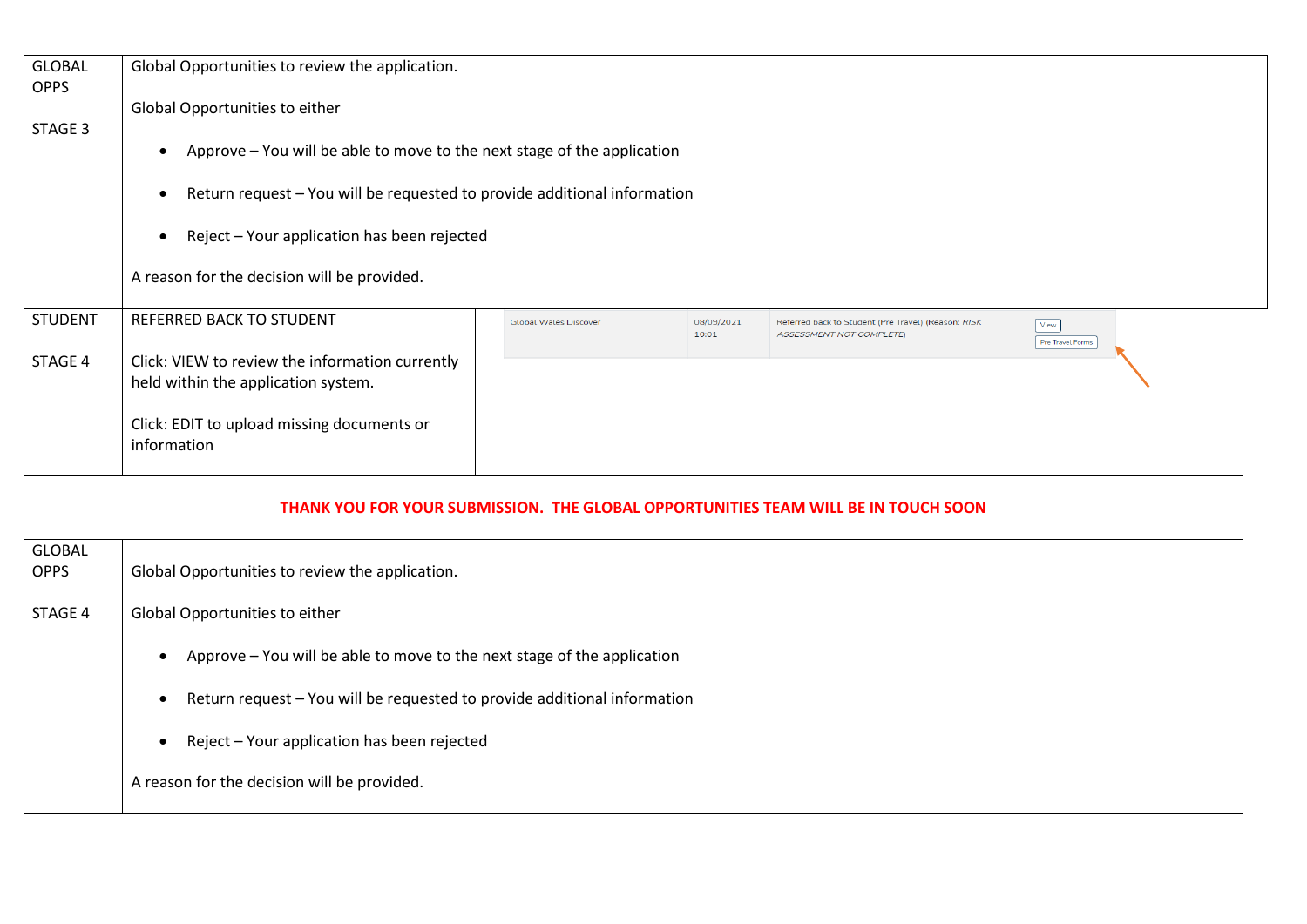| <b>STUDENT</b> | TRAVEL APPROVED BY GE                                                                                                                                    |                                                            |                                                                                                                                                                                                        |  |
|----------------|----------------------------------------------------------------------------------------------------------------------------------------------------------|------------------------------------------------------------|--------------------------------------------------------------------------------------------------------------------------------------------------------------------------------------------------------|--|
| STAGE 5        | You can now proceed with your travel<br>arrangements - book accommodation, flights<br>etc.                                                               | <b>GO Global Bursary</b>                                   | Travel Approved by GE (Reason: GOOG<br>06/09/2021 16:21<br>View<br><b>APPLICATION</b><br>During Travel Forms                                                                                           |  |
|                | You can view your previous information by<br>clicking: VIEW                                                                                              |                                                            |                                                                                                                                                                                                        |  |
|                | Once you arrive at your placement you will<br>need to upload your confirmation of arrival.<br>You can do this by clicking: DURING TRAVEL<br><b>FORMS</b> |                                                            |                                                                                                                                                                                                        |  |
|                |                                                                                                                                                          | Checklist<br><b>Personal Details</b><br>◉                  | <b>Supporting Documents</b>                                                                                                                                                                            |  |
|                | Upload the: CONFIRMATION OF ATTENDANCE.                                                                                                                  | <b>Supporting Documents</b><br><b>Complete Application</b> | <b>Student id</b><br>20110626<br><b>Email Address</b><br>T.A.F.T.GoLiveTest@outlook.cardiffmet.ac.uk<br><b>Name</b><br>TEST1 API2 Forename2 Test2<br>07736460507<br><b>Mobile Number</b><br>GoLiveTest |  |
|                | Click: SAVE                                                                                                                                              |                                                            | 01/03/1994<br><b>Date of Birth</b><br><b>Upon Arrival Documents</b>                                                                                                                                    |  |
|                | Checklist ticks then turn green                                                                                                                          |                                                            | <b>Confirmation of</b><br>helianthus-yellow-flower-pixabay_11863.jpg<br>Attendance (Arrival) *                                                                                                         |  |
|                | Click: COMPLETE APPLICATION                                                                                                                              |                                                            |                                                                                                                                                                                                        |  |
|                |                                                                                                                                                          |                                                            | THANK YOU FOR YOUR SUBMISSION. THE GLOBAL OPPORTUNITIES TEAM WILL BE IN TOUCH SOON                                                                                                                     |  |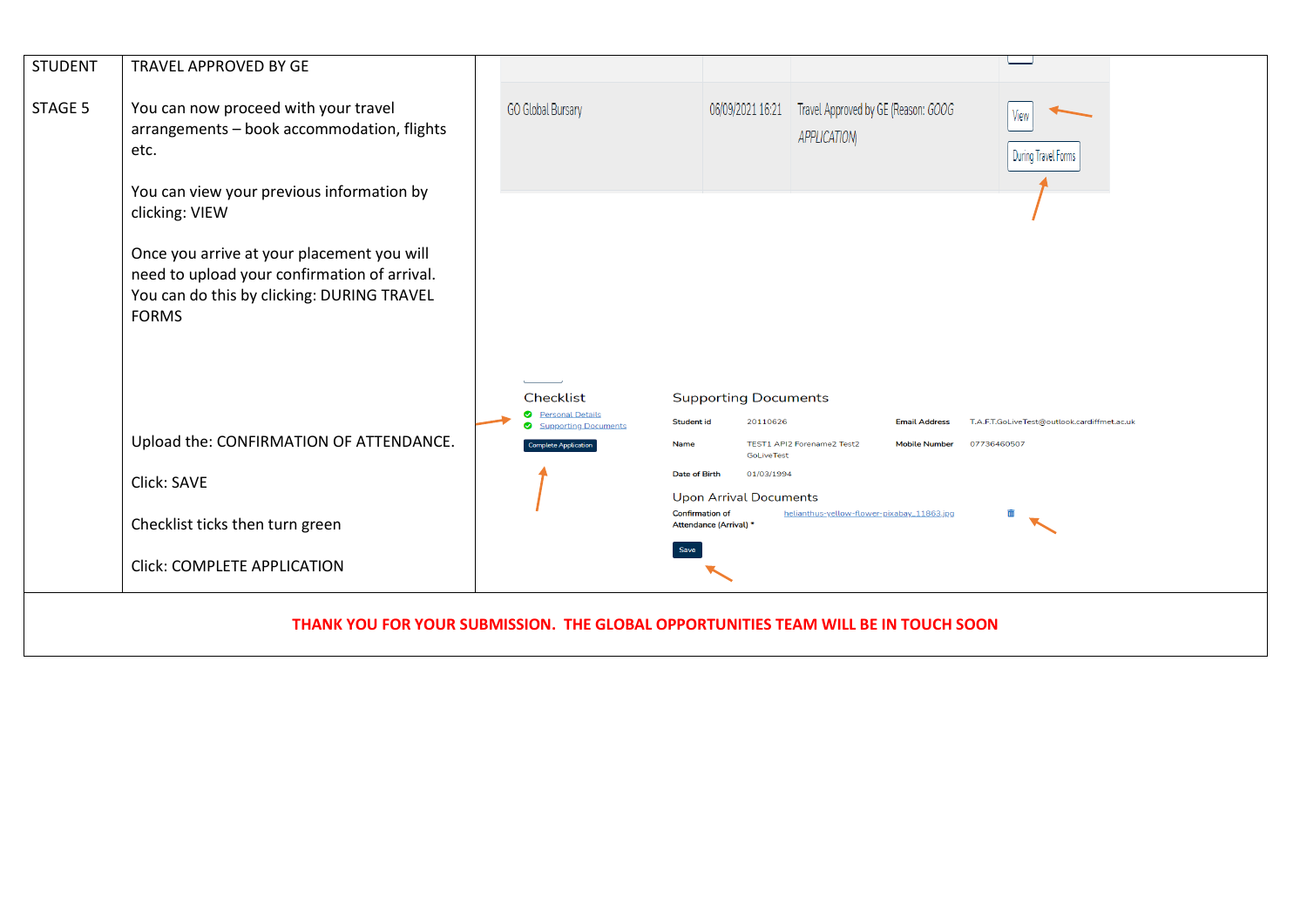| <b>GLOBAL</b><br><b>OPPS</b> | Global Opportunities to review the application.                                        |                              |            |                                                                                    |                     |  |  |  |  |  |
|------------------------------|----------------------------------------------------------------------------------------|------------------------------|------------|------------------------------------------------------------------------------------|---------------------|--|--|--|--|--|
| STAGE 5                      | Global Opportunities to either                                                         |                              |            |                                                                                    |                     |  |  |  |  |  |
|                              | Approve - You will be able to move to the next stage of the application<br>$\bullet$   |                              |            |                                                                                    |                     |  |  |  |  |  |
|                              | Return request - You will be requested to provide additional information<br>$\bullet$  |                              |            |                                                                                    |                     |  |  |  |  |  |
|                              | Reject - Your application has been rejected<br>$\bullet$                               |                              |            |                                                                                    |                     |  |  |  |  |  |
|                              | A reason for the decision will be provided.                                            |                              |            |                                                                                    |                     |  |  |  |  |  |
| <b>STUDENT</b>               | REFERRED BACK TO STUDENT                                                               | <b>Global Wales Discover</b> | 08/09/2021 | Referred back to Student (During Travel) (Reason:                                  | View                |  |  |  |  |  |
| STAGE 6                      | Click: VIEW to review the information currently<br>held within the application system. |                              | 10:01      | MISSING A DATE ON FORM                                                             | During Travel Forms |  |  |  |  |  |
|                              | Click: EDIT to upload missing documents or<br>information                              |                              |            |                                                                                    |                     |  |  |  |  |  |
|                              |                                                                                        |                              |            | THANK YOU FOR YOUR SUBMISSION. THE GLOBAL OPPORTUNITIES TEAM WILL BE IN TOUCH SOON |                     |  |  |  |  |  |
| <b>GLOBAL</b><br><b>OPPS</b> | Global Opportunities to review the application.                                        |                              |            |                                                                                    |                     |  |  |  |  |  |
| STAGE 6                      | Global Opportunities to either                                                         |                              |            |                                                                                    |                     |  |  |  |  |  |
|                              | Approve - You will be able to move to the next stage of the application<br>$\bullet$   |                              |            |                                                                                    |                     |  |  |  |  |  |
|                              | Return request - You will be requested to provide additional information<br>$\bullet$  |                              |            |                                                                                    |                     |  |  |  |  |  |
|                              | Reject - Your application has been rejected<br>$\bullet$                               |                              |            |                                                                                    |                     |  |  |  |  |  |
|                              | A reason for the decision will be provided.                                            |                              |            |                                                                                    |                     |  |  |  |  |  |
|                              |                                                                                        |                              |            |                                                                                    |                     |  |  |  |  |  |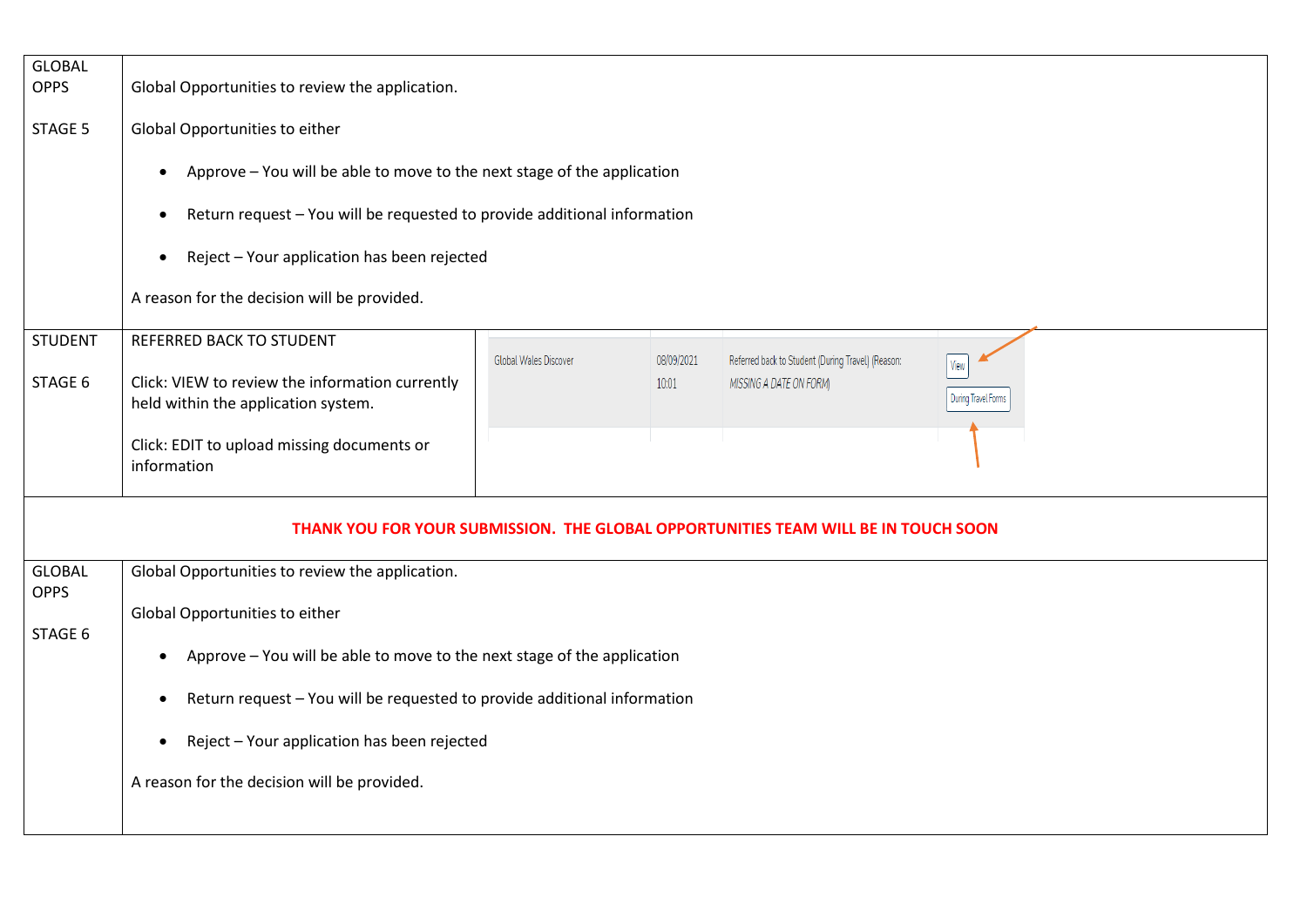| <b>STUDENT</b><br>STAGE 7 | APPROVED BY GE<br>You can view your previous information by<br>clicking: VIEW<br>Once you complete your placement you will<br>need to upload your confirmation of<br>attendance. You can do this by clicking: POST<br><b>TRAVEL FORMS</b> | <b>GO Global Bursary</b>                                                                      | 06/09/2021<br>16:21                                                                                                                                                                                     | Approved by GE (During Travel) (Reason: GOOD<br><b>APPLICATION</b>                                                                      | View<br>Post Travel Forms                   |  |  |  |
|---------------------------|-------------------------------------------------------------------------------------------------------------------------------------------------------------------------------------------------------------------------------------------|-----------------------------------------------------------------------------------------------|---------------------------------------------------------------------------------------------------------------------------------------------------------------------------------------------------------|-----------------------------------------------------------------------------------------------------------------------------------------|---------------------------------------------|--|--|--|
|                           | Upload the: CONFIRMATION OF ATTENDANCE.<br>Click: SAVE<br>Checklist ticks then turn green<br>Click: COMPLETE APPLICATION                                                                                                                  | Checklist<br><b>O</b> Personal Details<br>Supporting Documents<br><b>Complete Application</b> | <b>Supporting Documents</b><br>20110626<br><b>Student id</b><br><b>Name</b><br>GoLiveTest<br>Date of Birth<br>01/03/1994<br><b>Post Travel Documents</b><br>Confirmation of<br>Attendance (Departure) * | <b>Email Address</b><br>TEST1 API2 Forename2 Test2<br><b>Mobile Number</b><br>07736460507<br>helianthus-yellow-flower-pixabay_11863.jpg | T.A.F.T.GoLiveTest@outlook.cardiffmet.ac.uk |  |  |  |
|                           | THANK YOU FOR YOUR SUBMISSION. THE GLOBAL OPPORTUNITIES TEAM WILL BE IN TOUCH SOON                                                                                                                                                        |                                                                                               |                                                                                                                                                                                                         |                                                                                                                                         |                                             |  |  |  |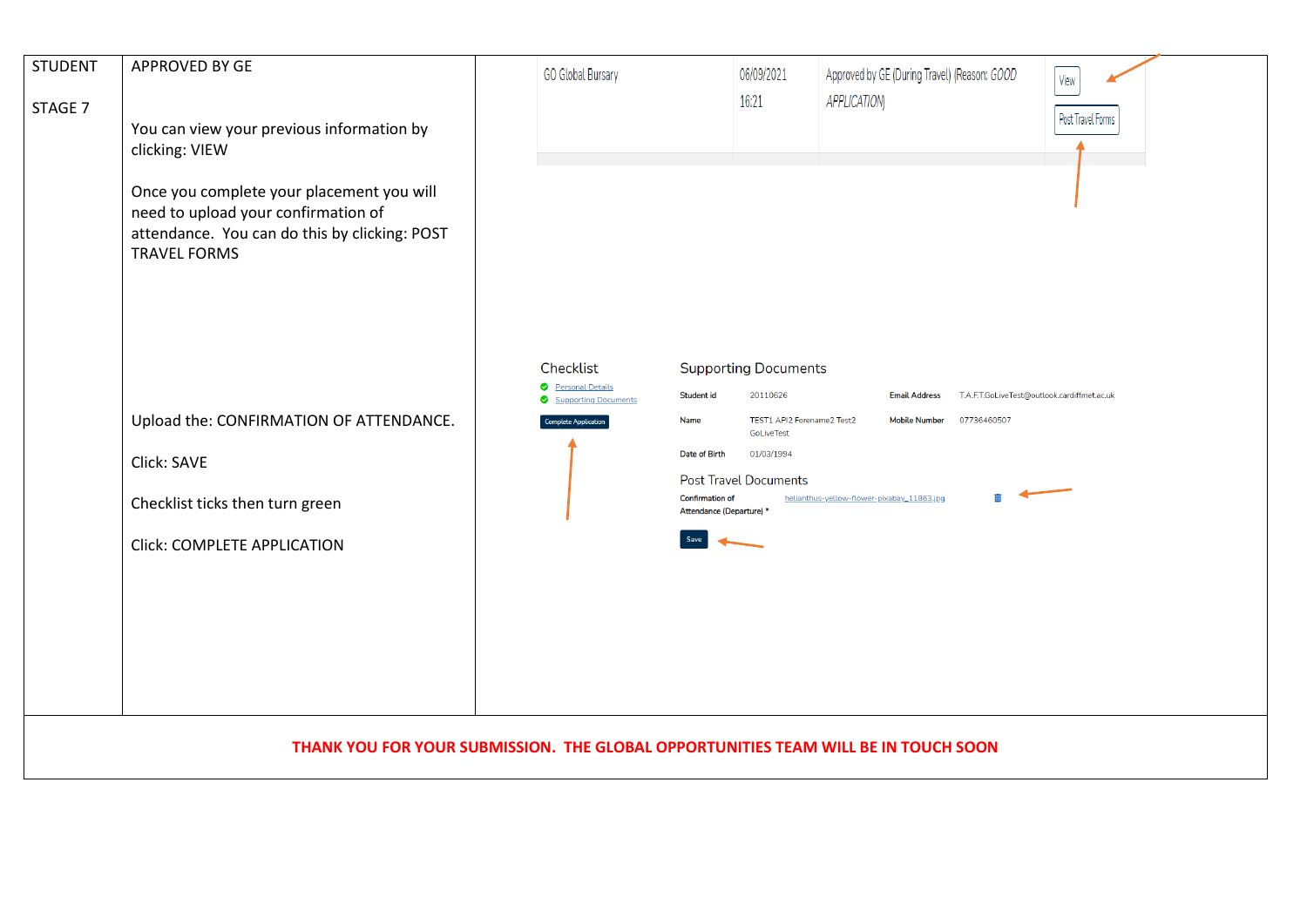| <b>GLOBAL</b><br><b>OPPS</b> | Global Opportunities to review the application.                                        |          |            |                     |            |                                                                                    |      |  |  |
|------------------------------|----------------------------------------------------------------------------------------|----------|------------|---------------------|------------|------------------------------------------------------------------------------------|------|--|--|
| STAGE 7                      | Global Opportunities to either                                                         |          |            |                     |            |                                                                                    |      |  |  |
|                              | Approve - You will be able to move to the next stage of the application<br>$\bullet$   |          |            |                     |            |                                                                                    |      |  |  |
|                              | Return request - You will be requested to provide additional information               |          |            |                     |            |                                                                                    |      |  |  |
|                              | Reject - Your application has been rejected                                            |          |            |                     |            |                                                                                    |      |  |  |
|                              | A reason for the decision will be provided.                                            |          |            |                     |            |                                                                                    |      |  |  |
| <b>STUDENT</b>               | REFERRED BACK TO STUDENT                                                               | 20110626 | TEST1      | <b>Global Wales</b> | 08/09/2021 | Referred back to Student (Post Travel) (Reason: MISSING                            | View |  |  |
| STAGE 8                      | Click: VIEW to review the information currently<br>held within the application system. |          | GoLiveTest | <b>Discover</b>     | 10:01      | A DATE ON FORM                                                                     |      |  |  |
|                              | Click: EDIT to upload missing documents or<br>information                              |          |            |                     |            |                                                                                    |      |  |  |
|                              |                                                                                        |          |            |                     |            | THANK YOU FOR YOUR SUBMISSION. THE GLOBAL OPPORTUNITIES TEAM WILL BE IN TOUCH SOON |      |  |  |